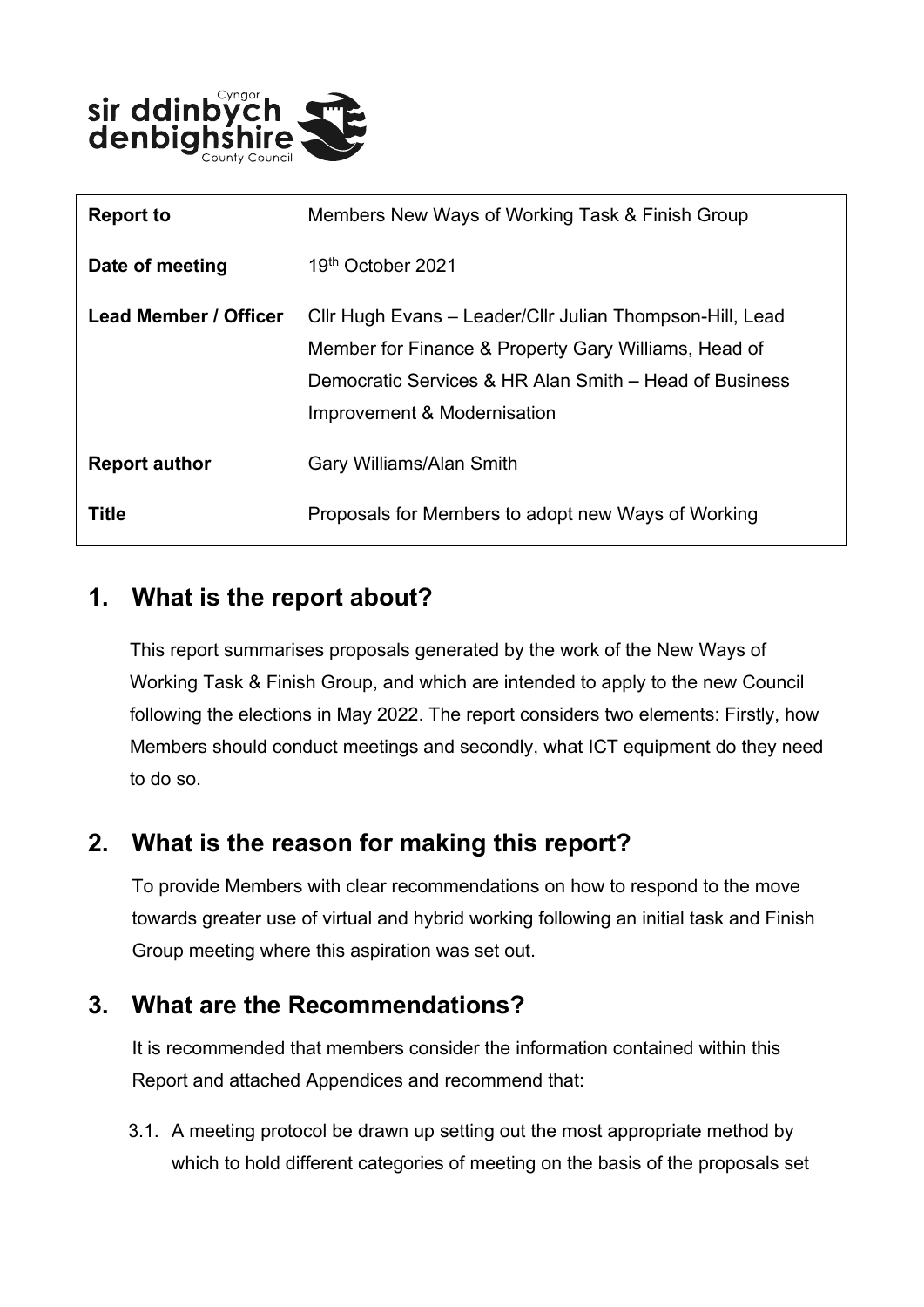out in the report. This protocol should also set out the expectations of both officers and members in their conduct of such meetings.

- 3.2. ICT equipment provided to Members in the new Council should be as set out in Section 2 of the report
- 3.3. These proposals should be taken forward as recommendations to the Democratic Services Committee.

# **4. Report details**

## 4.1 Section 1: How should Members conduct meetings in the new Council?

## **Background**

- 4.1.1 The Covid-19 pandemic brought the formal democratic meetings of local authorities to a stop in March 2020 as the national lockdown prevented officers and members from meeting in the traditional way, and the existing legislation governing the meetings and proceedings of local authorities did not allow for fully remote attendance.
- 4.1.2 Emergency legislation in the form of the Coronavirus Act 2020 was passed in April 2020 which empowered Welsh Minsters to make regulations to allow local authority meetings to be conducted virtually. The Local Authorities (Coronavirus) (Meetings) (Wales) Regulations 2020 were made at the end of April 2020 and provided that meetings could be held without the need for any member to be present at a specific location as long as everyone attending the meeting was able to hear the proceedings and could be heard by those attending. The rights of the press and public to attend meetings were suspended, however, we provided access to the local democracy reporter to all of our virtual meetings.
- 4.1.3 Members will recall that formal meetings of Cabinet began in May 2020 with a gradual resumption of meetings of all committees by virtual means leading to the full suite of democratic meetings being conducted virtually from September 2020. By December 2020 the Council had progressed to running fully bilingual virtual meetings which were being simultaneously broadcast to the public. This has remained the position to date.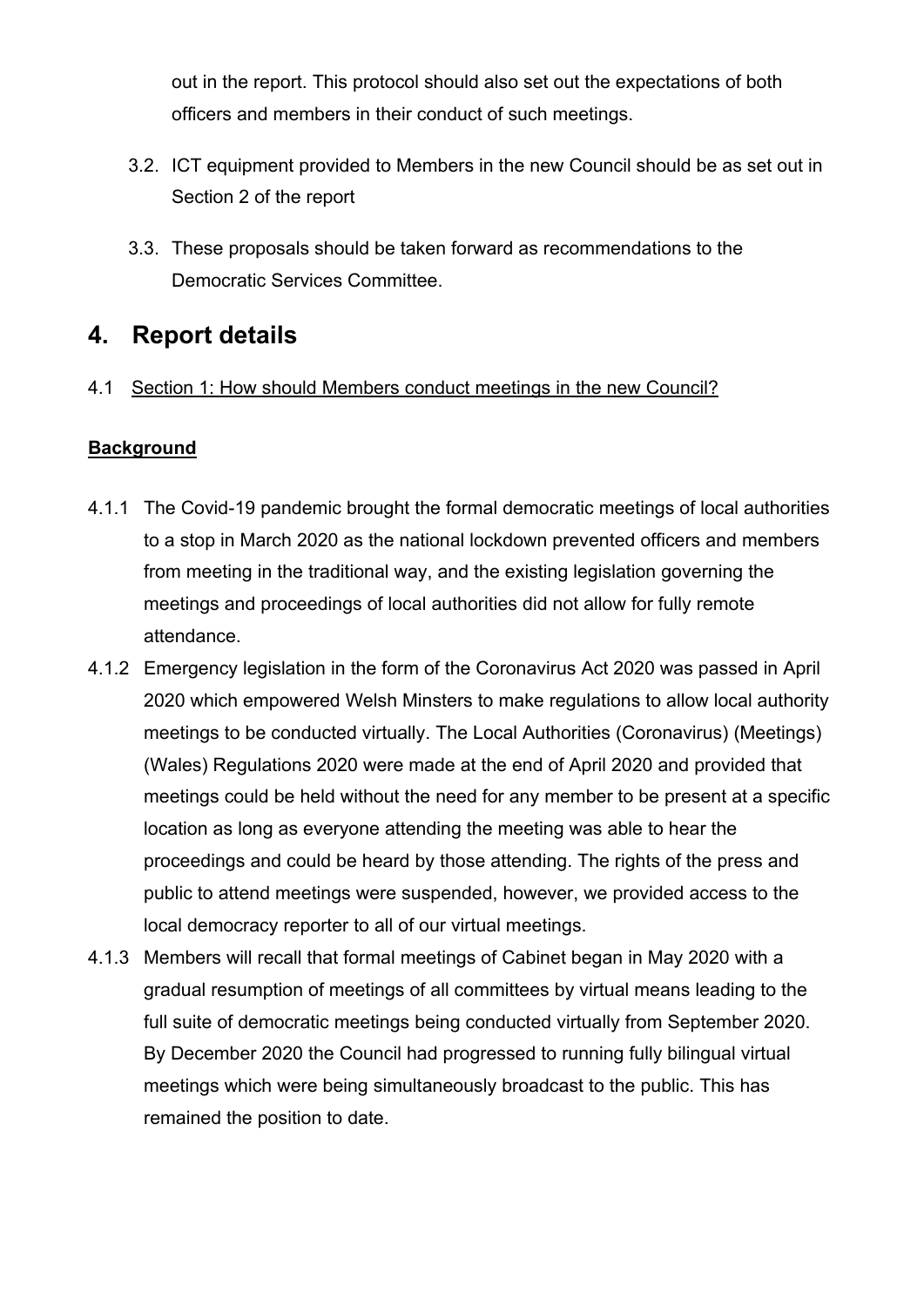- 4.1.4 In January 2021 the Local Government and Elections (Wales) Act 2021 was granted Royal Assent and included provisions governing the conduct of local authority meetings in Wales. There are two main changes brought about by this Act:
- 4.1.5 The first is that all public meetings of Council, Cabinet and formal committees must be broadcast live and made available for later viewing.
- 4.1.6 The second is that the Council must make arrangements to ensure that meetings are able to be held by virtual means and that any person who wishes to attend can do so remotely.
- **4.2.** The range of meetings that elected members attend
	- 4.2.1 This group has been tasked with considering the arrangements that should be made for the meetings which involve elected members in the new Council following the local government elections to be held in May 2022. There are different categories of meetings that are held by the Council in which members are involved.
	- 4.2.2 The first of these is the formal statutory meetings of the Council, Cabinet and various committees which are required to give access to the press and the public. A full list of these is set out in Appendix 1 to this report.
	- 4.2.3 There are other formal meetings to which the press and public have access but which are meetings that involve external partners such as joint committees. A nonexhaustive list of these is contained in Appendix 2 to this report.
	- 4.2.4 There are other meetings of bodies which are not statutory committees of the Council but are internal meetings to which the press and public are not required to have access. A non-exhaustive list of these meetings is contained in Appendix 3

### **4.3. The possible methods by which meetings may be conducted**

- 4.3.1 There are three main methods by which meetings may be conducted.
	- Virtual this would involve all of the participants attending the meeting by virtual means with no specified location for the meeting.
	- **Face to face** this would involve all of the participants attending at a specified location in order that the meeting can be conducted in one place.
	- **Hybrid** a specified location is identified for a meeting and participants choose whether to attend in person at that location, or, alternatively, to attend remotely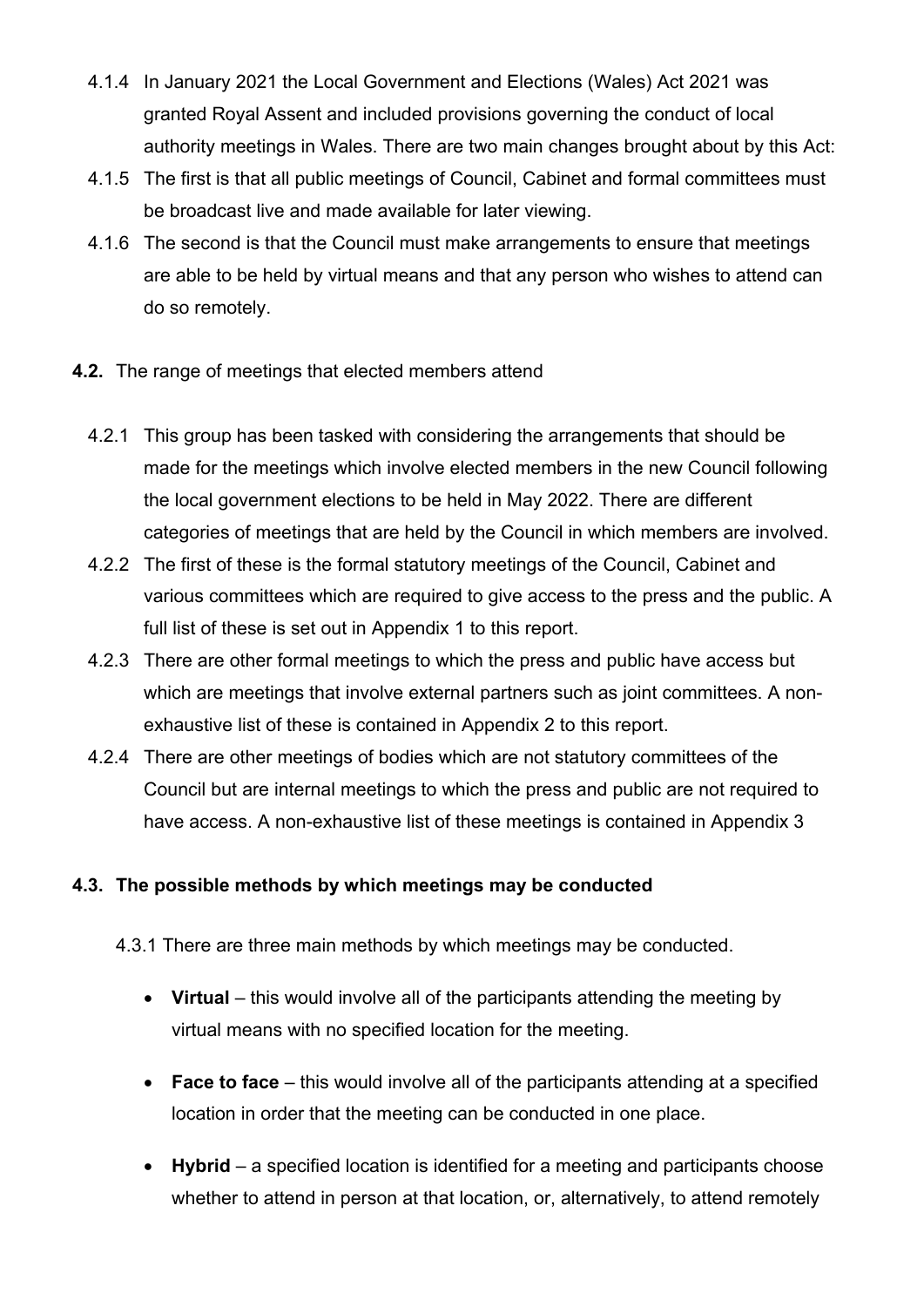in such a way that they are able to fully participate in the meeting howsoever they attend.

- 4.3.2 In considering which of these methods is the most appropriate for the conduct of a particular meeting, a number of factors will need to be considered and balanced.
- 4.3.3 The Council has declared a Climate Change and Ecological Emergency. The use of virtual means by which to conduct meetings has resulted in a reduction in the amount of travel undertaken, by both officers and members, to and from council buildings (predominantly in Ruthin) to attend meetings. The vast majority of this travel would have been undertaken in vehicles that would be emitting carbon. The reduction to a minimum of such travel is therefore an important consideration in assessing the method by which certain meetings should be conducted.
- 4.3.4 As well as reducing carbon emissions, this reduction in travel will have resulted in a reduction in the amount of money spent on the reimbursement of travel expenses to both officers and members.
- 4.3.5 A further benefit of virtual meetings is the reduction in the amount of time spent travelling to and from meetings, both by members and officers. It is clearly a more efficient use of the valuable and limited time of both officers and members to reduce to a minimum the amount of time spent travelling.
- 4.3.6 There are other benefits of virtual meetings. Members will be aware of the commitment made by Council to the Diversity in Democracy Declaration adopted at Full Council in September 2021. A key part of this declaration is that the Council commits to a collaborative and inclusive culture which makes possible the participation of as many people as possible in the democratic process. The Democratic Services Committee will be working on an action plan for how the Council will achieve greater diversity. An important part of this work will be having a system of meetings which encourage people to stand for election who might otherwise find the process inaccessible. This will include holding meetings at times of the day and by means which enable those in full time employment, those who are disabled, or those who have caring responsibilities for example to participate fully. It is important that these benefits are not lost when current work from home guidance is removed by Welsh Government.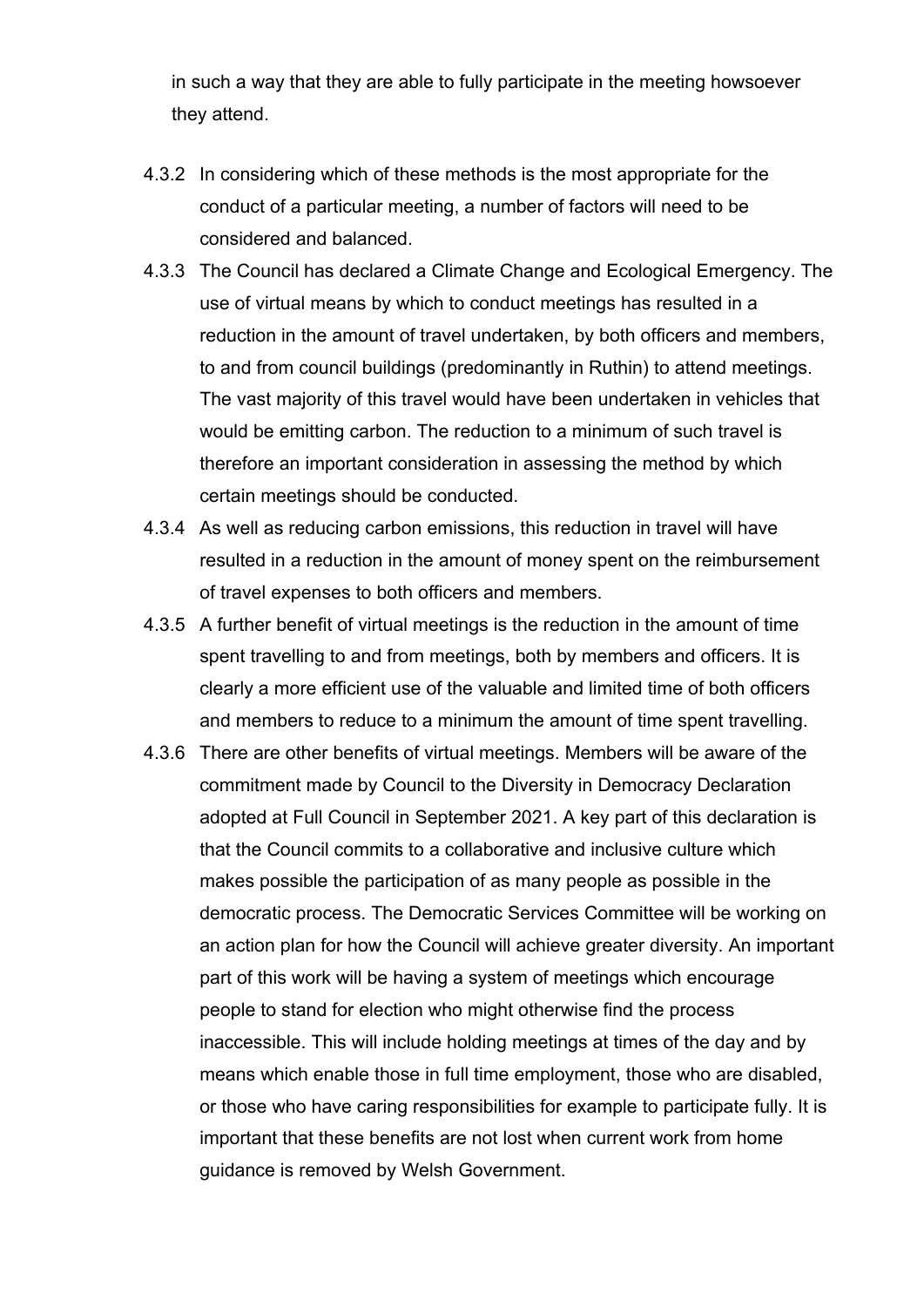4.3.7 It is also true that despite the many benefits of virtual meetings, some members feel that face to face meetings enable them to engage better in debate and to be able to interpret the atmosphere of a meeting, or the body language of participants. It is also true that some members miss the social benefits of interacting directly with their peers in the same location.

### **4.4. Proposals for new ways of conducting Council business**

4.4.1 It is likely that not every type of meeting set out in the three appendices to this report will be most effectively conducted by just one of the three methods of conducting meetings that have been identified. In particular, it will not be possible to require that the public meetings of the Council's formal committees be held in a purely face to face manner. This is because the law will require that any member who wishes to attend remotely must be able to do so.

### Formal decision making committees

- 4.4.2 In terms of the meetings listed in Appendices 1 and 2 there are therefore only 2 options, Virtual meetings or Hybrid meetings. In terms of the meetings listed in Appendix 1 it would seem appropriate to sub divide these meetings as they will attract varied levels of interest from the public and elected members.
- 4.4.3 It is suggested that the bodies which are formal decision making bodies of the Council should meet by means of the Hybrid method. This would mean that members who wished to attend the physical location of a meeting could choose to do so but that equally they could attend by remote means from another location. This would enable members who feel better able to debate and engage with the meeting in person to do so when important decisions are to be made.
- 4.4.4 The formal decision making bodies are Council, Cabinet, Planning Committee and Licensing Committee. It may be particularly important for members of the public who need to address either Planning or Licensing Committee sitting in a quasi-judicial capacity to be able to do so either physically or remotely, whichever suits their circumstances best.
- 4.4.5 The meetings that are listed in Appendix 2 are those involving partners from other local authorities or public bodies within the region. It will not therefore be solely the decision of this Council as to the method by which these meetings should be conducted. However, it is suggested that for reasons of efficiency and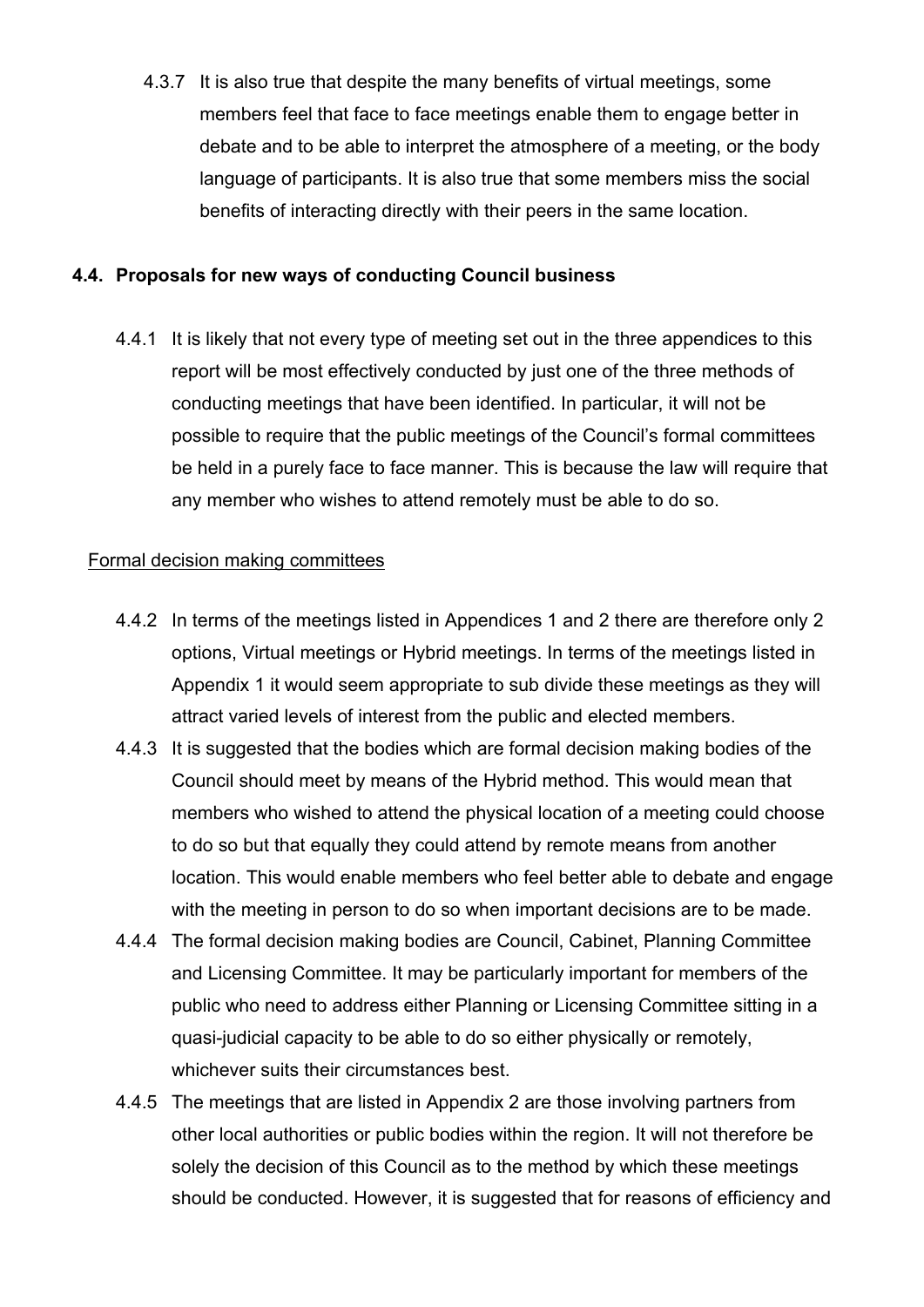environmental responsibility that these meetings should be conducted remotely to avoid officers and members criss-crossing the region to attend face to face meetings.

4.4.6 It is not yet known when health and safety risk assessments will allow the attendance of all members who may wish to attend one of the larger bodies such as Council. The Council will have to continue to abide by the guidance issued by Government and the conclusions of any risk assessments that are carried out in accordance with that guidance.

### Scrutiny and Regulatory Committees

- 4.4.7 The Council's three Scrutiny Committees and the Governance and Audit Committee are not, for the most part bodies which make formal decisions on behalf of the Council. They do however play an important part in the process of holding the Executive to account and in accordance with the principles behind the establishment of executive arrangements, Scrutiny committees should have parity of esteem with Cabinet.
- 4.4.8 This parity of esteem does not preclude the holding of these meetings by purely virtual means but there is an argument that these too should be conducted by Hybrid means in order that members have the option of choosing the method of attendance that best suits their circumstances.
- 4.4.9 The Standards Committee is made up of predominantly independent lay members whose views would need to be consulted upon. This Committee's meetings consist of both routine meetings which may lend themselves to Virtual meetings and hearings which can involve the examination and crossexamination of witnesses which would be likely to be better suited to Hybrid meetings.

### Other formal Committees

4.4.10 The remaining formal committees of the Council listed in Appendix 1 are meetings which it is suggested should be conducted by Virtual means. Indeed, the Joint Consultative Committee has often found itself inquorate due to the difficulties encountered by the trade unions to have sufficient representatives available to attend. Virtual meetings would assist with travelling time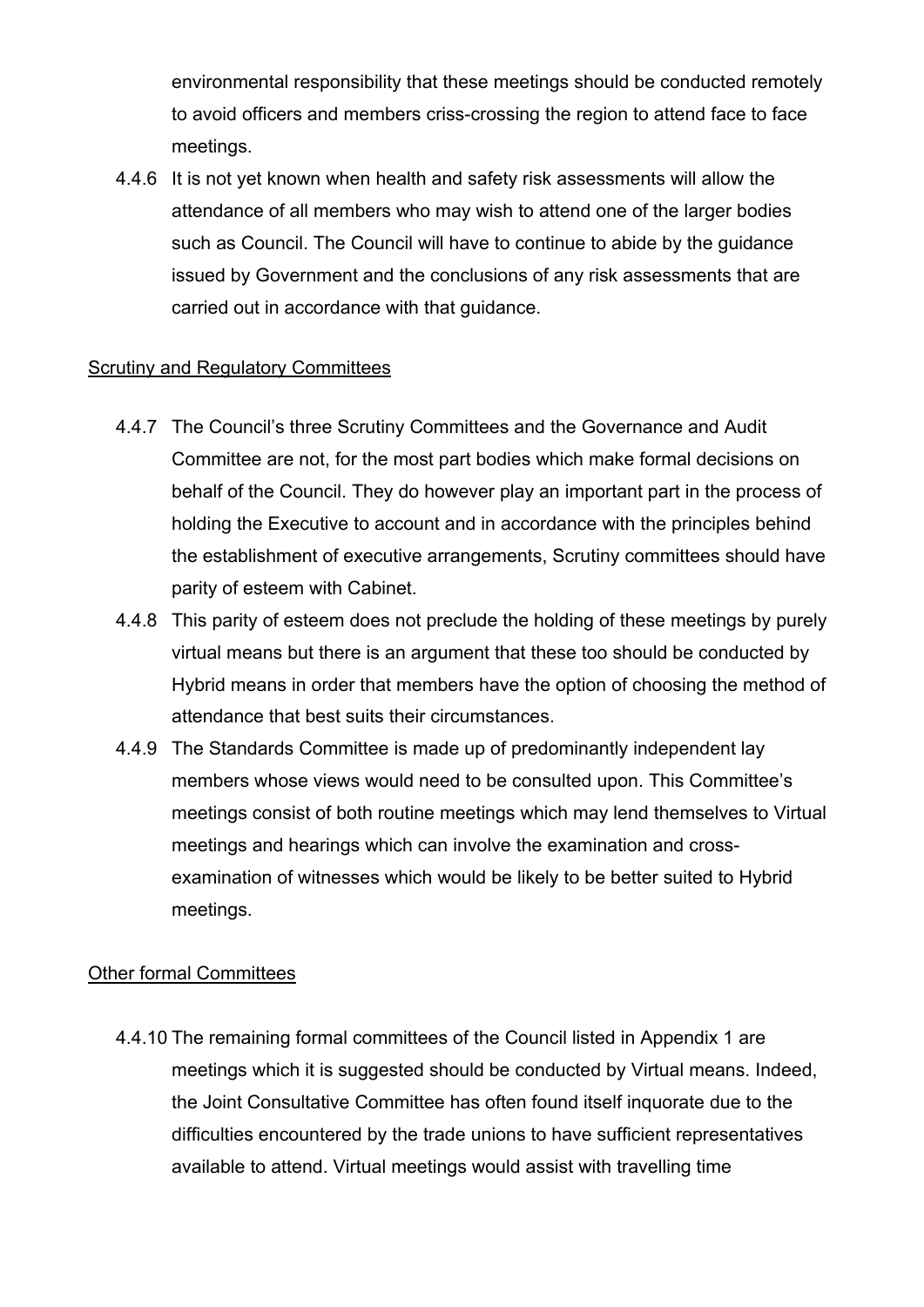commitments and may well enable the meetings to be quorate on a more consistent basis.

### Internal meetings

- 4.4.11 The meetings listed in Appendix 3 are internal meetings of groups that are not statutory committees and to which the public do not have access. It is suggested that these meetings should be held as Virtual meetings as they are internal business meetings and do not require physical attendance. This does not mean that in exceptional circumstances they could not meet by Hybrid means but their proceedings lend themselves to remote attendance.
- 4.4.12 The Member Area Groups (MAGs) are included in this group of meetings. It is suggested that these be held as Virtual meetings, particularly because these meetings have in the past been held in their own localities and we do not have the technological equipment installed in these localities to be able to run Hybrid meetings. The capability to run Hybrid meetings is, at present, confined to the Council Chamber in Ruthin. This means that MAGs would either have to meet entirely face to face or virtually. For all the reasons of efficiency and environmental considerations it is suggested that these meetings should be Virtual meetings.

### **4.5. Protocols**

4.5.1 In moving to the suggested new ways of working it is proposed that there be a protocol drawn up to provide some guidance to chairs, members and officers on the conduct of both Virtual and Hybrid meetings. See **Appendix 4** for draft guidance.

### **4.6. Training**

4.6.1 The chairing of Hybrid or Virtual meetings can be challenging. It is proposed that early in the new Council there be specific training provided to chairs on the skills required to chair such meetings, to include the key elements of the protocol outlined above.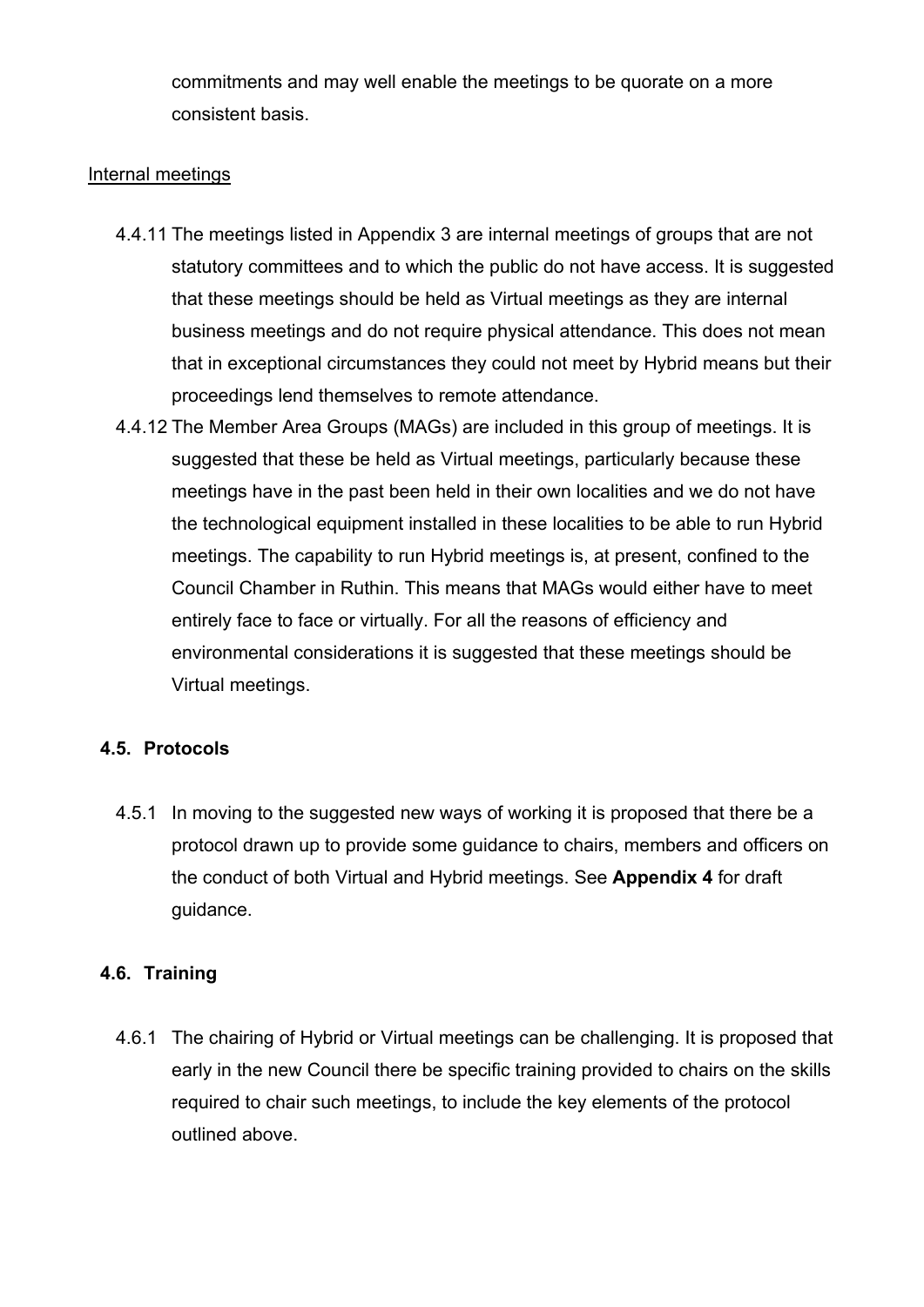### **Section 2: What ICT equipment do Members need?**

#### **4.7. Background and the rationale for change**

- 4.7.1 ICT & Digital Services underpin all council services both internal and public facing as well as interoperability across partners, regionally and nationally including both Welsh and UK governments.
- 4.7.2 The demand on the Service has grown significantly in recent years and the pandemic has impacted that demand still further. Although it was recommended by the Service that elected members migrate from iPads to laptops in the lead up to the current council the members working group at that time decided to continue with iPads as standard for elected members. However, this situation is no longer sustainable and the Council now needs to ensure that ICT equipment available to members meets today's need is appropriate for future need wherever possible.

### **4.8. Current Members ICT provision**

- 4.8.1 The Covid Pandemic has significantly changed the way in which the Council now operates with most staff working from home, the impact for members has also been significant, with online meetings being the default during the pandemic and the expectation is that this will continue alongside hybrid and face to face meetings.
- 4.8.2 At the beginning of the pandemic it became clear that the iPads were no longer fit for purpose and all Members were issued with laptops (in addition to their iPads) to enable them to attend and follow meetings (on WebEx initially, but then via both Teams and Zoom for public meetings).
- 4.8.3 As members are now much more reliant on ICT their support needs have significantly grown too and there have been frustrations at times when members have been unable to join online meetings for a variety of reasons. This frustration has only been compounded by ICT support staff not being able to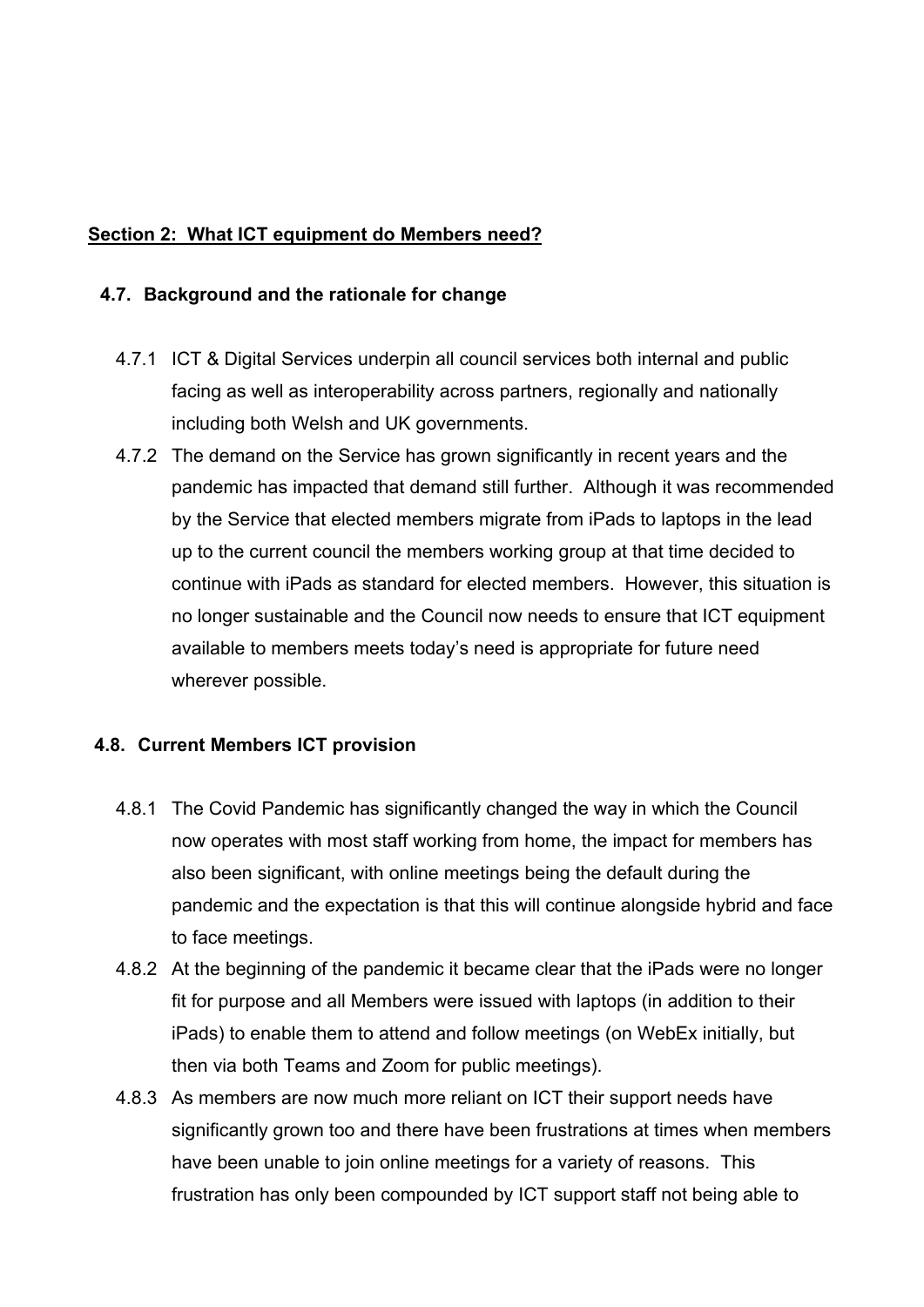effectively support members using iPads remotely because iPads are not fully integrated into the Council's network. In addition, many Members still have poor quality broadband provision as well as the technology being implemented was new and at times problematic itself.

### **4.9. Proposed Members ICT provision**

- 4.9.1 It is proposed that the Council withdraws the iPads for members in time for the upcoming elections, (SLT iPad users have already committed to do this by the end of March 2022), and that members of the new council be issued with a council owned mobile phone and a laptop (for business use only).
- 4.9.2 The mobile phones will provide access to email and calendar information and the laptops will be the default device for members when attending meetings online or hybrid meetings. Members will be expected to access good quality broadband provision wherever possible to enable them to carry out their duties. If this is not possible then there will be the option to travel to a local council building to facilitate connectivity.
- 4.9.3 This adoption of laptops by default and decommissioning iPads will mean that ICT staff will be able to directly control Members' laptops with Members full permission and visibility. This will enable ICT staff to address any issues immediately, thus reducing the occurrences when members are unable to join meetings and in turn reducing frustrations Members may have when trying to go about Council business.
- 4.9.4 As a result of the proposed changes it is acknowledged that some Members will be disappointed to no longer have a DCC iPad, but the ability to have prompt and effective support remotely will deliver more efficiency and less frustration. Coupled with the introduction of e-mail capable mobile phones for Members little if any of the functionality of the iPads will be lost. A full package of training will be available to Members and in addition to the laptops, external monitors, keyboards and mice could be provided as options to members if required**.** All ICT technical support for iPads would therefore cease at the end of the current administration.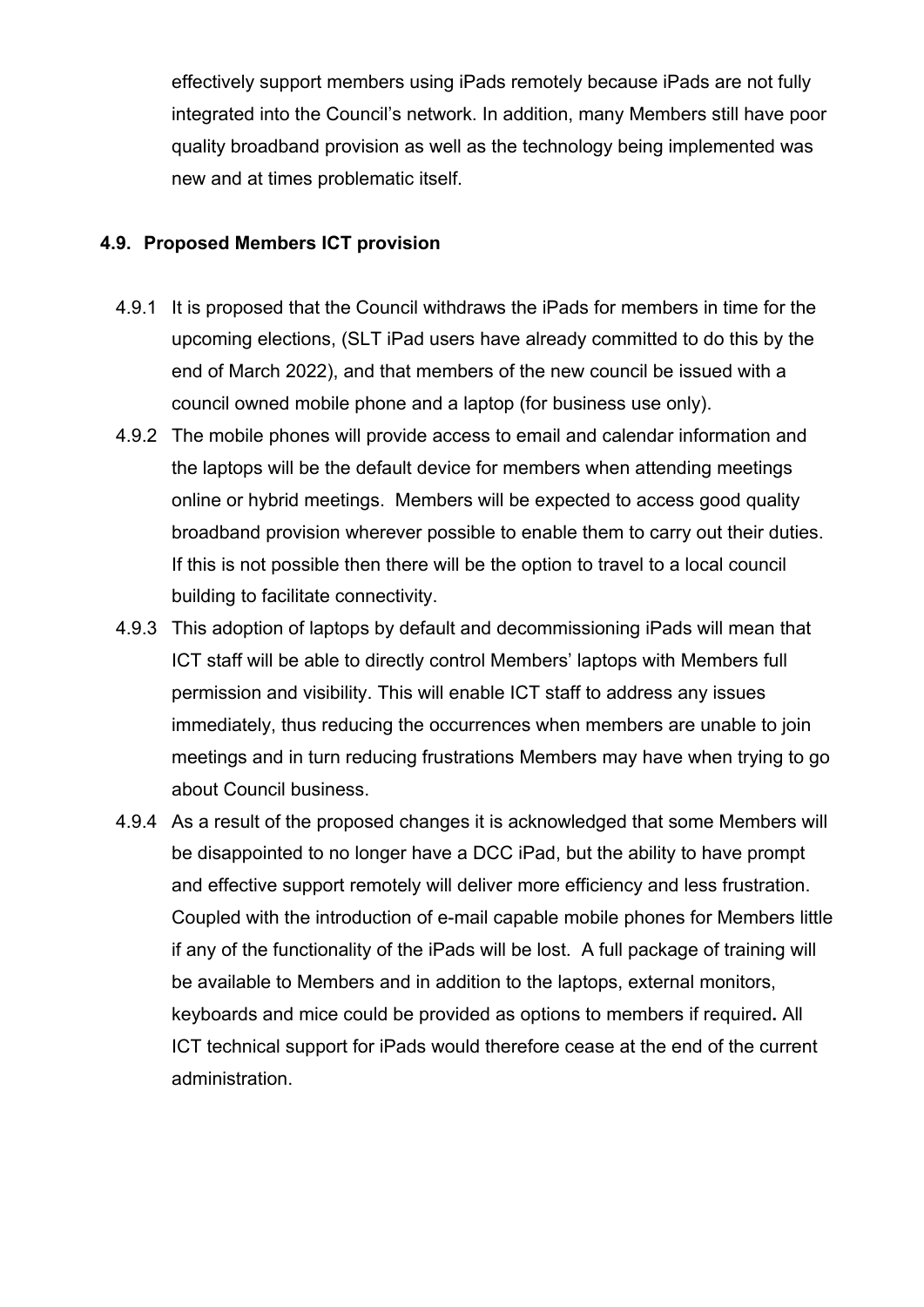# **5. How does the decision contribute to the Corporate Priorities?**

This decision will have a potentially positive impact upon the priority related to the environment.

# **6. What will it cost and how will it affect other services?**

As all Members' laptops are relatively new it's unlikely that there will be any significant cost incurred in their provision. Mobile phones will be sourced under the Council's existing mobile telephony contract and by utilising existing provision within the contract this is likely to be cost neutral.

# **7. What are the main conclusions of the Well-being Impact Assessment?**

A Well-being impact assessment has not been prepared in respect of this report.

# **8. What consultations have been carried out with Scrutiny and others?**

There have been no consultations with Scrutiny. This report is seeking the views of the Task and Finish Group in order that a recommendation may be made to Democratic Services Committee

# **9. Chief Finance Officer Statement**

As highlighted in section 5 it is anticipated that the changes will be able to be maintained within existing budgets, however this will need to be monitored closely over the coming months.

# **10. What risks are there and is there anything we can do to reduce them?**

There is a risk that the benefits of the advances in remote meeting technology and practice are lost without a structured approach to the use of remote and hybrid meetings and the provision of adequate equipment to enable such meetings.

# **11. Power to make the decision**

s111 Local Government Act 1972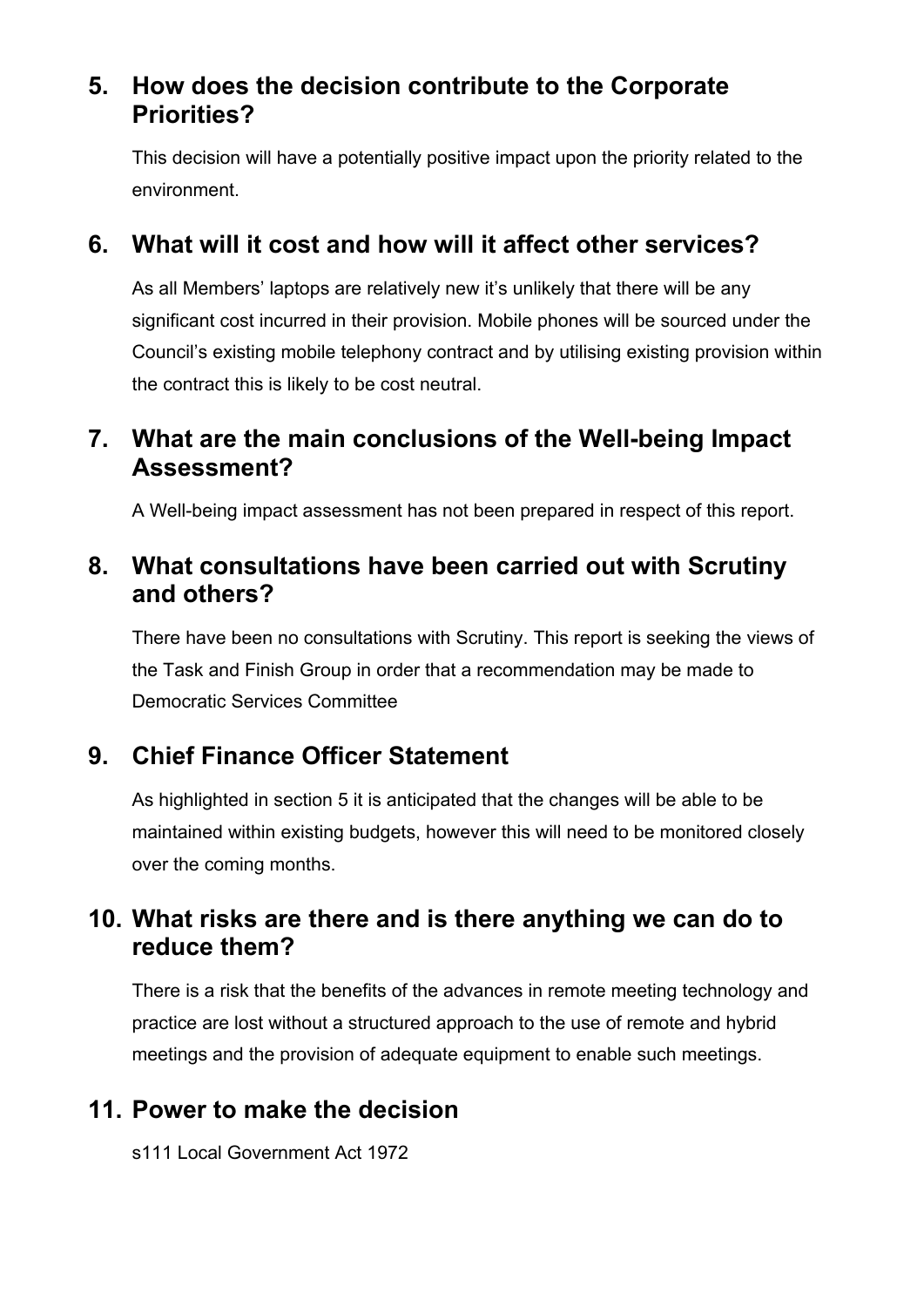#### **Appendix 1**

#### **Formal statutory meetings of the Council**

Full Council

Cabinet

- Planning Committee
- Licensing Committee
- Communities Scrutiny Committee
- Partnerships Scrutiny Committee
- Performance Scrutiny Committee
- Governance and Audit Committee
- Democratic Services Committee
- Standards Committee
- Joint Consultative Committee for Health and Safety and Employee Relations
- Standing Advisory Council on Religious Education
- Welsh language Steering Committee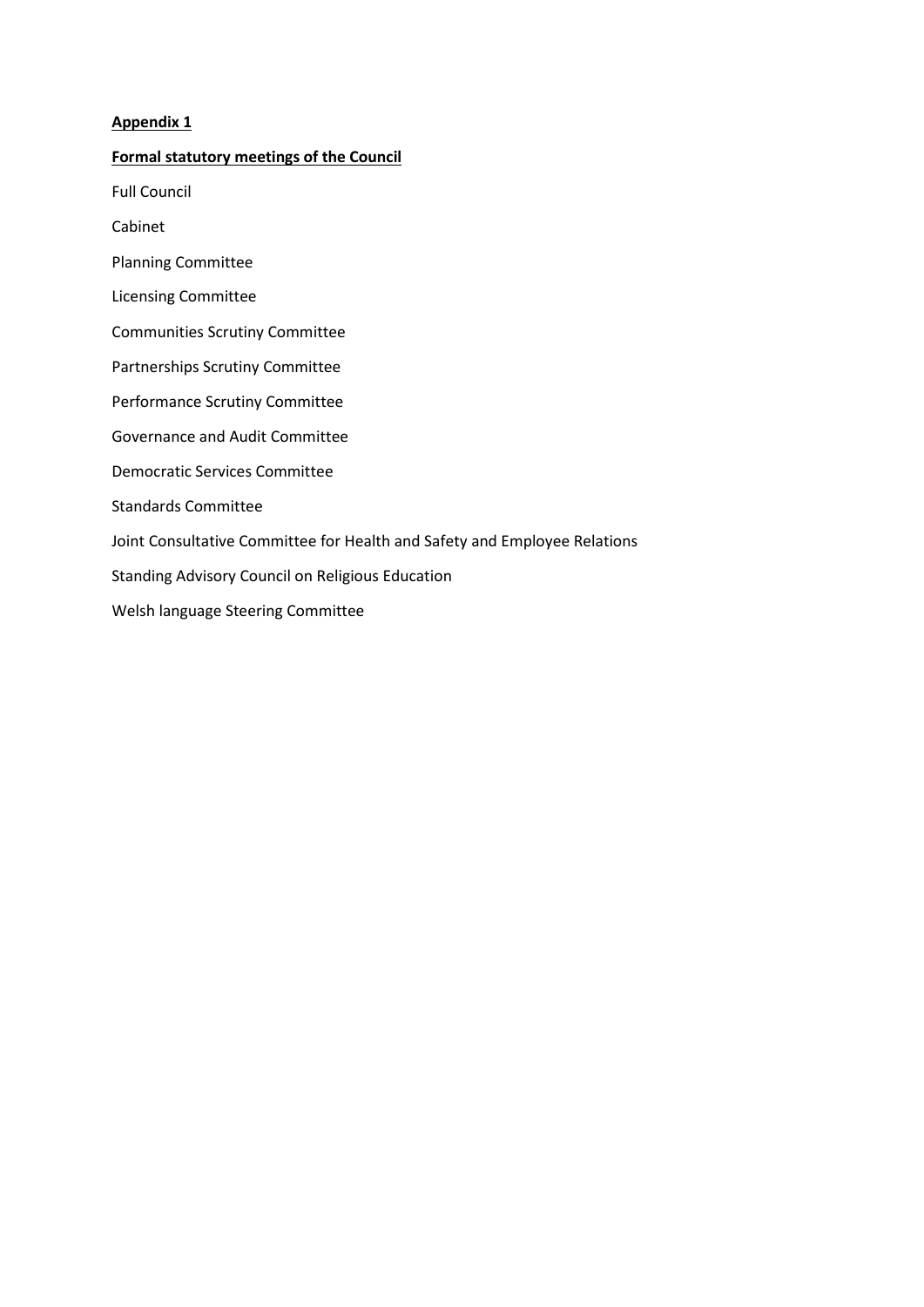#### **Appendix 2**

#### **Meetings of bodies held jointly with partner organisations**

Clwydian Range and Dee Valley Area of Outstanding Natural Beauty Conwy and Denbighshire Public Services Board Conwy and Denbighshire Public Services Board Joint Overview and Scrutiny Committee GwE Joint Committee North Wales Economic Ambition Board North Wales Police and Crime Panel